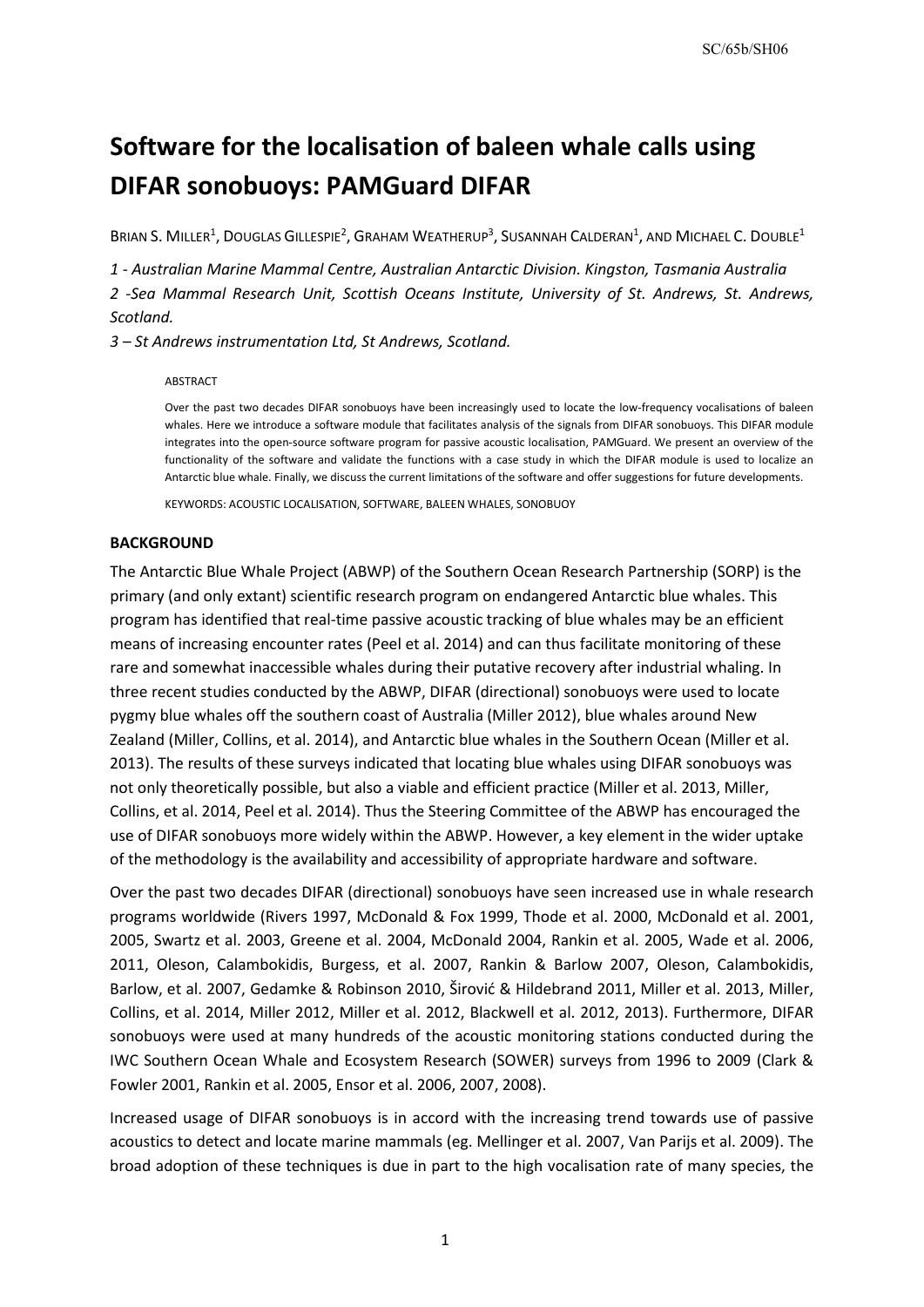development of affordable data acquisition systems (eg. Wiggins & Hildebrand 2007, Rankin & Barlow 2011), and the development of efficient software for automated analysis (eg. Mellinger 2001, Gillespie et al. 2008). However, to date, most passive acoustic software focuses on the analysis of data from towed arrays of hydrophones (eg. Rainbow Click, Ishmael, PAMGuard), or on data from long-term autonomous acoustic recorders (XBAT, Triton, PAMGuard), rather than on data collected from DIFAR sonobuoys.

DIFAR sonobuoys contain a single omnidirectional pressure sensor, two directional particle-velocity sensors, and a magnetic compass. By comparing the amplitude and phase of signals on each of the three acoustic sensors it is possible to calculate the direction that a sound is coming from relative to magnetic north (Greene et al. 2004, McDonald 2004). Additionally, most DIFAR sonobuoys send data via VHF radio link back to an aircraft or nearby vessel. Consequently, the acoustic data from the three sensors are multiplexed (modulated) into a single signal prior to transmission. An important part of the processing is therefore the de-multiplexing (demodulation) of the signal back into the three separate acoustic components (Delagrange 1992). While there are some general purpose tools available for working with DIFAR data such as the beamforming software from WhaleAcoustics [http://whaleacoustics.com/,](http://whaleacoustics.com/) and the demultiplexing software by Greeneridge Sciences Inc [http://www.greeneridge.com/software.html,](http://www.greeneridge.com/software.html) thorough and integrated spatial analysis of signals from DIFAR sonobuoys has remained the province of a limited number of bespoke systems.

Miller (2012) and Miller et al. (2013) used such a bespoke system during research voyages on blue whales, and while these systems functioned well throughout both voyages, the setup and maintenance of these systems proved to be cumbersome due to the use of several discrete software programs. These software programs essentially served to analyze, integrate, and/or display the position of the ship, the deployment location of the sonobuoys, the incoming acoustic data, and the localisations of whale calls. However, some of the software programs comprising this system were old, fragile, suffered from compatibility issues, and/or required expensive licences to operate.

Thus in order to encourage wider uptake of the ABWP's DIFAR-whale-tracking methodology, there was a need to develop a more integrated, nimble, and accessible software system. Here we present the initial version of such software, the PAMGuard DIFAR module. We first introduce the features and operation of this PAMGuard DIFAR module, and then consider a case study in which we use the PAMGuard DIFAR module to re-analyse a small portion of the data from the 2013 Antarctic Blue Whale Voyage.

## **FEATURES AND OPERATION**

## **Infrastructure**

In order to leverage existing software infrastructure for passive acoustic monitoring, the DIFAR localisation software is built upon the open-source framework, PAMGuard (Gillespie et al. 2008). PAMGuard has three modes of operation allowing for real-time monitoring and analysis, postprocessing of data, and viewing and re-processing of data, and the DIFAR module can operate in all three of these modes.

Existing features of PAMGuard used by the DIFAR module include modules for: the acquisition of acoustic data, the acquisition of the ship's track (ie. GPS and NMEA data), manipulating and displaying acoustic data, automated detection of sounds from marine mammals, and mapping spatial data. In addition to the pre-existing modules, the DIFAR subsystem also includes new modules for the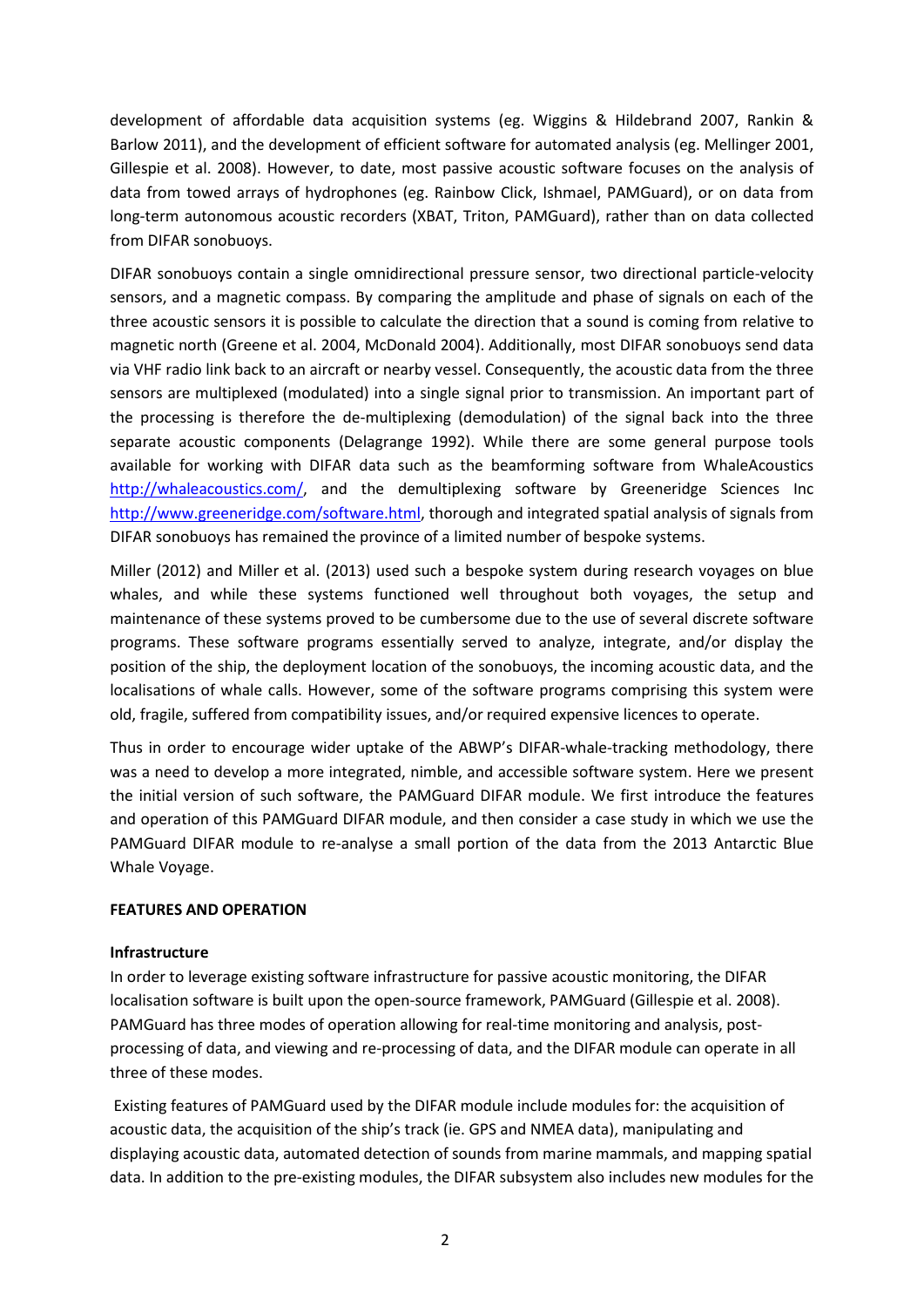demodulation of DIFAR signals, and a module to compute the directionality of sound using the signals from all three of the acoustic and magnetic sensors within the DIFAR sonobuoy.

## **Signal processing**

The main purpose of the DIFAR Localisation module is to process signals from directional DIFAR sonobuoys in order to obtain bearings to vocalisations from whales. The detection of whale vocalisations may take place automatically via PAMGuard's automated whistle and moan detector, or can take place via manual selection of calls on the spectrogram. Regardless of the method of detection, the DIFAR module then requires the classification of sounds for further processing. Classifications may include categories, species designations, or descriptions such as "Antarctic blue whale song", "downswept baleen whale call", or "vessel noise", and the classification will determine the parameters used for further analysis of the detection.

Upon classification, the acoustic data must be demodulated before further processing can occur. The DIFAR module presently uses a proprietary software library for the demodulation of DIFAR signals. It therefore requires purchase of a license to use the Greeneridge Sciences DIFAR Demodulator software [\(http://www.greeneridge.com/technology.html\)](http://www.greeneridge.com/technology.html).

After de-multiplexing of the signals, the PAMGuard DIFAR module uses the beamforming algorithms as described by (D'Spain 1994, McDonald 2004) to obtain an estimate of the signal power as a function of tonal frequency and magnetic bearing. We refer to the display of signal power as a function of frequency and bearing as the DIFARGram. For a given detection, the bearing and frequency with the highest power can usually be said to represent the direction of the vocalisation. The DIFAR module can automatically suggest the bearing and frequency with the highest power, but can optionally allow the user to select a different bearing and frequency from the DIFARGram. Manual selection of the best-bearing is important if a portion of the spectrum contains noise, a situation that commonly occurs. Bearings to the sound source are displayed on the PAMGuard map.

## **Compass correction**

In addition to providing a magnetic bearing to the source of acoustic detections, the DIFAR module provides a means to "calibrate" the compass of the sonobuoy in order to account for local magnetic anomaly and the magnetic deviation inherent in the compass within the sonobuoy. After "calibration" the DIFAR module will report all bearings referenced to true north. The procedure for "calibrating" the compass is the same as that presented in detail by (Miller 2012, Miller et al. 2013, Miller, Collins, et al. 2014), and basically involves measuring several magnetic bearings to the known positions of the research vessel as it moves away from a sonobuoy after deployment. This "calibration" procedure is simpler, and perhaps slightly less accurate than that described by (Greene et al. 2004), as it requires the assumption of continued reliability of the sonobuoy compass and it does not include an explicit model for bias that may occur as a function of bearing (eg. "gain imbalance").

## **Distance estimation and triangulation**

The DIFAR module can optionally incorporate a simple model of acoustic propagation loss which allows for very basic estimation of distances to sounds that have a known source level. The acoustic propagation loss is modelled using geometric spreading (ie.  $PL = SL - a \log_{10} r$ ; where PL is the propagation loss, *SL* is the source level, *a* is the geometric spreading coefficient, and *r* is the distance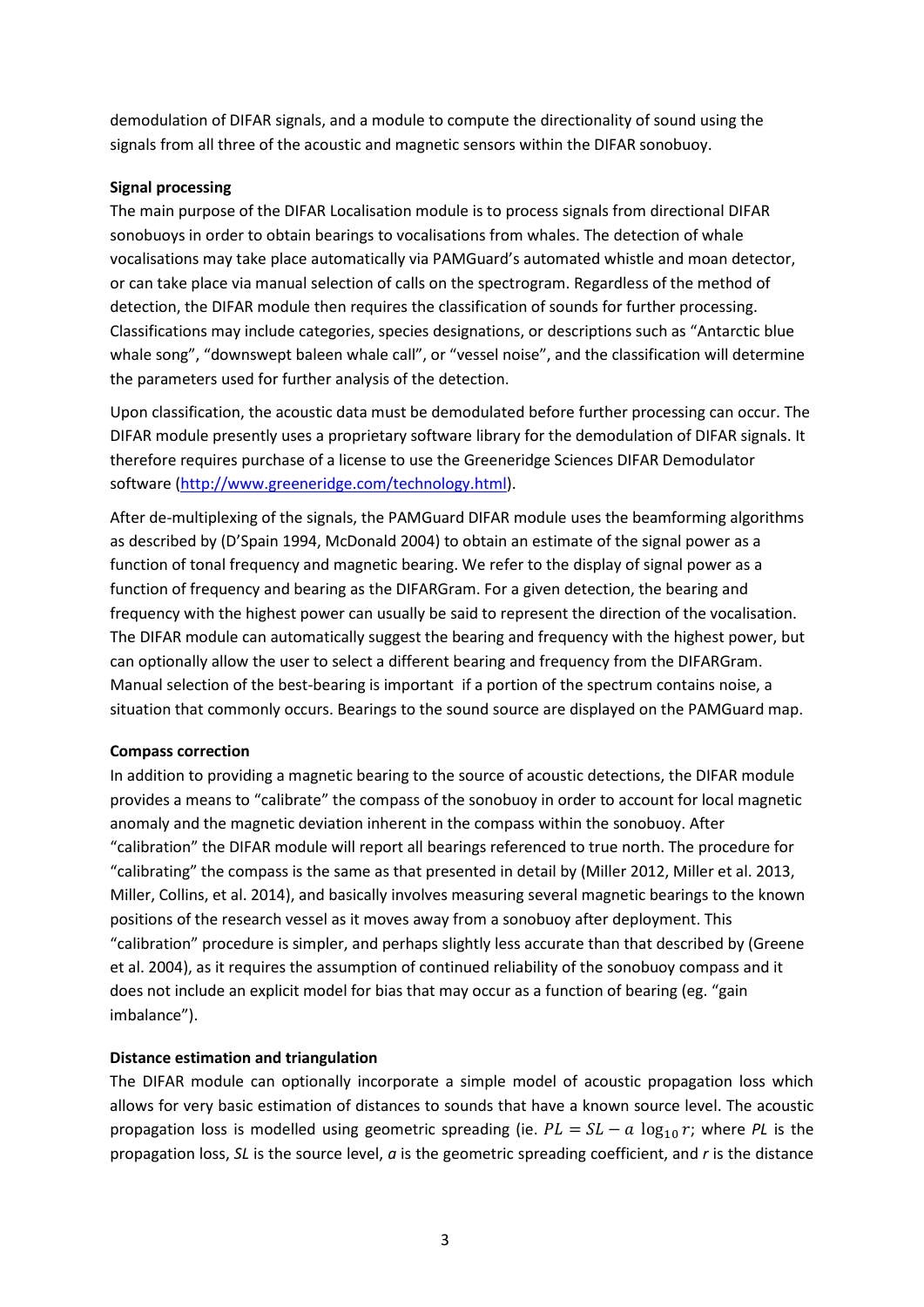from the sonobuoy to the source). An additional option for cylindrical propagation loss is also under development.

When multiple sonobuoys are used simultaneously, the DIFAR module will automatically determine whether bearings could have originated from the same source (based on time of arrival), and if so the intersection point of these bearings will be automatically calculated and the two-dimensional geo-location (ie. latitude and longitude) will be stored in the PAMGuard database and displayed on the map in addition to the bearings. The DIFAR module can theoretically handle acoustic data from as many as 32 sonobuoys (limited only by the maximum number of acoustic channels that can currently be handled by PAMGuard), but has so far only been tested with data from one and two sonobuoys.

## **LOCALISATION OF AN ANTARCTIC BLUE WHALE: A CASE-STUDY**

In order to validate the function of the DIFAR module, a small set of data collected during the 2013 Antarctic Blue Whale Voyage (Double et al. 2013) was re-analysed using PAMGuard's Mixed-Mode operation in which archived acoustic data re-played in synchrony with archived GPS data. The data set corresponded to an encounter with an Antarctic blue whale on 07 February 2013 during which acoustic data from two DIFAR sonobuoys were acquired simultaneously. The original results from this data set are presented in several other papers submitted to SC/65b (Miller, Leaper, et al. 2014; Miller et al. 2014). The resulting acoustic localisations from the DIFAR module compared favourably with acoustic localisations obtained in real-time during the 2013 voyage as well as surfacing locations determined concurrently via photogrammetric video tracking (Miller, Wotherspoon, et al. 2014). Furthermore, this case-study fully utilised all of the current features of the DIFAR module, thus validating the module for these purposes.

## **LIMITATIONS AND ROADMAP FOR FUTURE DEVELOPMENT**

While the PAMGuard DIFAR module has demonstrated feature parity with the systems that were used during the 2013 Antarctic Blue Whale Voyage (Miller et al. 2013), the module has so far only been tested on a small subset of the data corresponding to an encounter with an Antarctic blue whale. Further testing is needed to ensure that the PAMGuard DIFAR module can also operate reliably during periods of long-distance tracking and targeting which can last for days at a time (Miller et al. 2013).

A current limitation of the PAMGuard DIFAR module is that there are only two sets of analysis parameters for calculating the DIFARGram: those used for "calibration" and those used for "whales." This limitation results in difficulties when attempting to analyse calls that contain substantially different bandwidths and/or durations. Future developments should allow for parameters for the DIFARGram to be set for each user defined classification, rather than simply as "whale" or "vessel," and this should facilitate concurrent analysis of calls with different durations and/or bandwidth.

Another limitation of the system is that the DIFAR module does not presently make use of the shaped (ie. non-flat), frequency response of the omnidirectional acoustic sensor in all DIFAR sonobuoys. New modules allowing acoustic filters with an arbitrary frequency response will be introduced in the next version of PAMGuard, and these filters should allow this issue to be resolved. Until then, the DIFAR module will only output "calibrated" sound pressure levels for a subset of the omnidirectional bandwidth. Further publicly available information on the frequency response of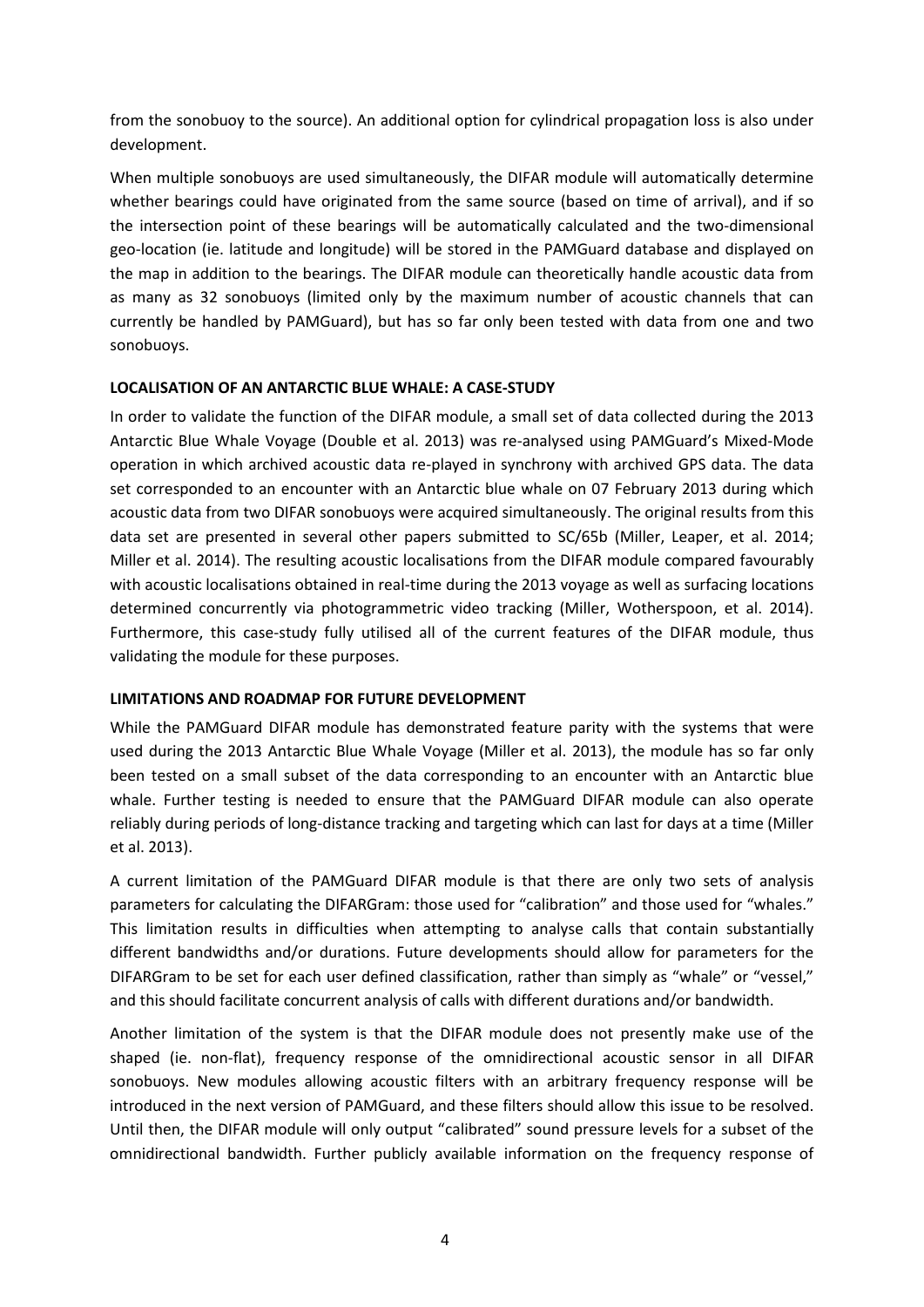sonobuoys can be found in (Greene et al. 2004), and further information on intensity calibration of DIFAR sonobuoys can be found in (Maranda 2001).

Finally, future enhancements to the functionality of the DIFAR module should include modelling of drift of sonobuoys (Miller, Wotherspoon, et al. 2014). The addition of such a feature should be relatively straightforward, but would require further modification to the "Array Manager." The Array Manager is an important core module of PAMGuard upon which all other acoustic modules depend, so modifications to this module must be made with care.

#### **CONCLUSION**

We have presented a new and improved software program for the analysis of acoustic and directional data from DIFAR sonobuoys. The PAMGuard DIFAR module represents a substantial improvement in over prior systems, especially in terms of integration, ease-of-use and display of data. The improved integration and ease-of-use should ultimately result in a simpler workflow and make the software accessible to a wider audience. It is hoped that these improvements will also facilitate standardized protocols for acoustic localisation of Antarctic blue whales as for use by the ABWP. The DIFAR module will be available in PAMGuard version 1.13 (released in 2014; [http://www.pamguard.org/\)](http://www.pamguard.org/).

### **ACKNOWLEDGEMENTS**

Funding for development of the PAMGuard DIFAR module was provided by the Australian Marine Mammal Centre through the Antarctic Blue Whale Project of the Southern Ocean Research Partnership. We thank Greeneridge Sciences Inc. for their donation of a license to use their Demultiplexing software for the development of the PAMGuard DIFAR module. We thank Mark McDonald from WhaleAcoustics for providing his Difar (Beamforming) software which served as the basis and inspiration for the PAMGuard DIFAR module.

#### **REFERENCES**

Blackwell SB, McDonald TL, Kim KH, Aerts LAM, Richardson WJ, Greene CRJ, Streever B (2012) Directionality of bowhead whale calls measured with multiple sensors. Mar Mammal Sci 28:200–212

Blackwell SB, Nations CS, McDonald TL, Greene CRJ, Thode AM, Guerra M, Macrander a. M (2013) Effects of airgun sounds on bowhead whale calling rates in the Alaskan Beaufort Sea. Mar Mammal Sci 29:E342–E365

Clark CW, Fowler M (2001) Status of archival and analysis effort of acoustic recordings during SOWER and IWC cruises 1996-2000. Rep Submitt to Sci Comm Int Whal Comm SC/53/IA28 [Paper available from Off J Cetacean Res Manag

D'Spain G (1994) Relationship of underwater acoustic intensity measurements to beamforming. Can Acoust 2:157–158

Delagrange A (1992) DIFAR Multiplexer-Demultiplexer System, Latest Improvements. Silver Spring, Maryland

Double MC, Barlow J, Miller BS, Olson P, Andrews-Goff V, Leaper R, Ensor P, Kelly N, Wadley V, Lindsay M, Peel D, Calderan S, Collins K, Davidson M, Deacon C, Donnelly D, Olavarria C, Owen K, Rekdahl M, Schmitt N, Gales N (2013) Cruise report of the 2013 Antarctic blue whale voyage of the Southern Ocean Research Partnership. Report SC65a/SH/21 submitted to the Scientific Committee of the International Whaling Commission. Jeju Island, Republic of Korea

- Ensor P, Komiya H, Beasley I, Fukutome K, Olson P, Tsuda Y (2007) 2006-2007 International Whaling Commission-Southern Ocean Whale and Ecosystem Research (IWC-SOWER) Cruise. Lyttelton, New Zealand
- Ensor P, Komiya H, Olson P, Sekiguchi K, Stafford K (2006) 2005-2006 International Whaling Commission-Southern Ocean Whale and Ecosystem Research (IWC-SOWER) Cruise Report. Lyttelton, New Zealand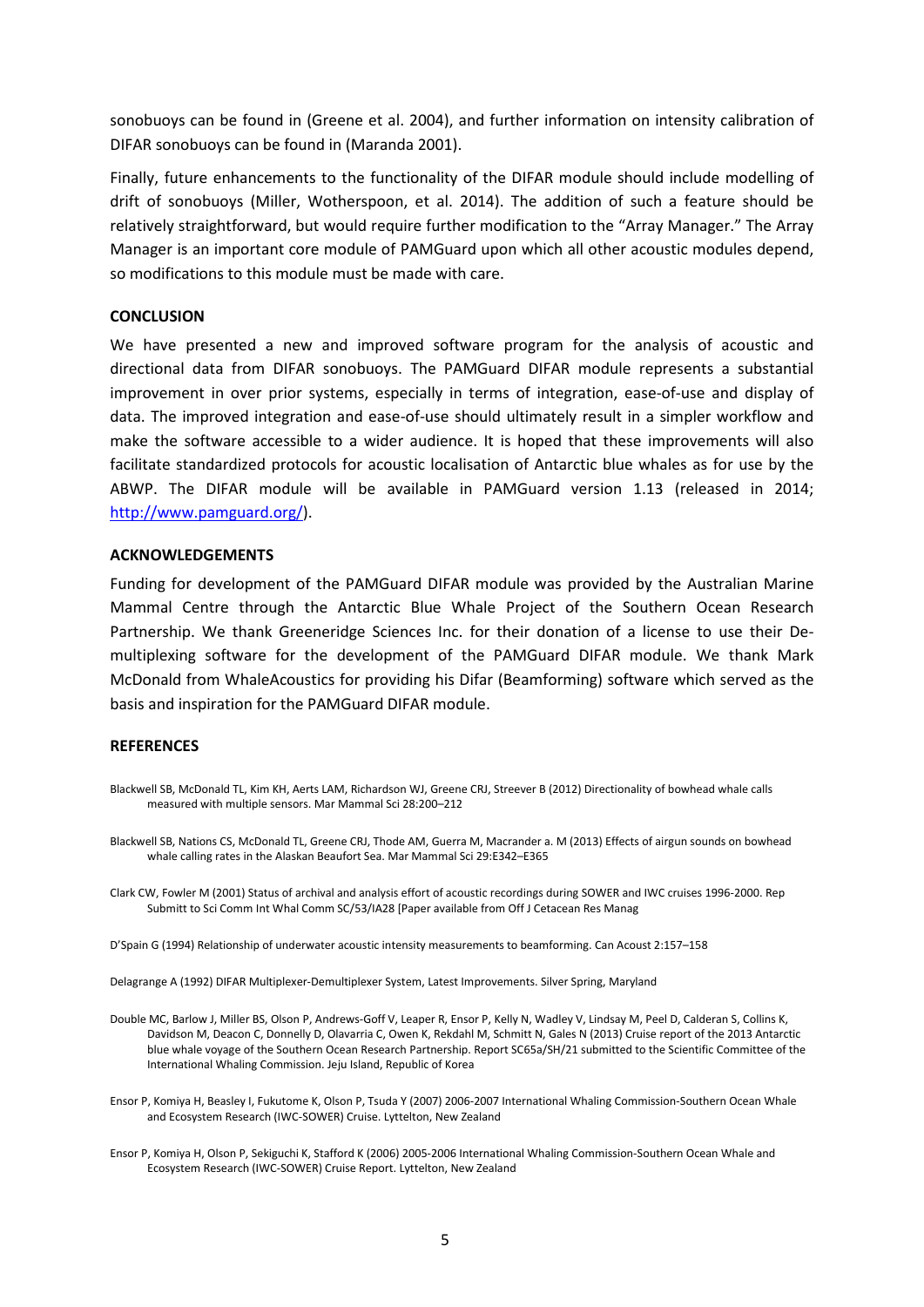- Ensor P, Minami K, Morse L, Olson P, Sekiguchi K (2008) 2007-2008 International Whaling Commission-Southern Ocean Whale and Ecosystem Acoustics Research (IWC-SOWER) Cruise. Lyttelton, New Zealand
- Gedamke J, Robinson SM (2010) Acoustic survey for marine mammal occurrence and distribution off East Antarctica (30-80°E) in January-February 2006. Deep Sea Res Part II Top Stud Oceanogr 57:968–981
- Gillespie D, Gordon JC, D., Mchugh R, Mclaren D, Mellinger D, Redmond P, Thode A, Trinder P, Deng XY (2008) PAMGUARD: Semiautomated, open source software for real-time acoustic detection and localisation of cetaceans. In: Proceedings of the Institute of Acoustics. Conference on Underwater Noise Measurement, Impact and Mitigation 2008., Southhampton, UK, p 54–62
- Greene CRJ, McLennan MW, Norman RG, McDonald TL, Jakubczak RS, Richardson WJ (2004) Directional frequency and recording ( DIFAR ) sensors in seafloor recorders to locate calling bowhead whales during their fall migration. J Acoust Soc Am 116:799–813
- Maranda BH (2001) Calibration Factors for DIFAR Processing.
- McDonald MA (2004) DIFAR hydrophone usage in whale research. Can Acoust 32:155–160
- McDonald MA, Calambokidis J, Teranishi AM, Hildebrand JA (2001) The acoustic calls of blue whales off California with gender data. J Acoust Soc Am 109:1728
- McDonald MA, Fox CG (1999) Passive acoustic methods applied to fin whale population density estimation. J Acoust Soc Am 105:2643– 2651
- McDonald MA, Hildebrand JA, Wiggins SM, Thiele D, Glasgow D, Moore SE (2005) Sei whale sounds recorded in the Antarctic. J Acoust Soc Am 118:3941–45
- Mellinger DK (2001) Ishmael 1.0 User's Guide.
- Mellinger DK, Stafford KM, Moore SE, Dziak RP, Matsumoto H (2007) An Overview of Fixed Passive Acoustic Observation Methods for Cetaceans. Oceanography 20:36–45
- Miller BS (2012) Real-time tracking of blue whales using DIFAR sonobuoys. In: Proceedings of Acoustics 2012. Australian Acoustical Society, Fremantle, p 7
- Miller BS, Barlow J, Calderan S, Collins K, Leaper R, Kelly N, Olson P, Ensor P, Double MC (2013) Long-range acoustic tracking of Antarctic blue whales. Rep Submitt to Sci Comm Int Whal Comm SC/65a/SH1:1–17
- Miller BS, Collins K, Barlow J, Calderan S, Leaper R, McDonald M, Ensor P, Olson P a., Olavarria C, Double MC (2014) Blue whale vocalizations recorded around New Zealand: 1964–2013. J Acoust Soc Am 135:1616–1623
- Miller BS, Kelly N, Double MC, Childerhouse SJ, Laverick S, Gales N (2012) Cruise report on SORP 2012 blue whale voyages: Development of acoustic methods. Rep Submitt to Sci Comm Int Whal Comm 64/SH11:16
- Miller BS, Leaper R, Calderan S, Gedamke J (2014) Red shift blue shift: Doppler shifts and seasonal variation in the tonality of Antarctic blue whale song. Submitt to Sci Comm 65b Int Whal Comm Bled, Slov SC/65b/For:16
- Miller BS, Wotherspoon S, Calderan S, Leaper R, Collins K, Double MC (2014) Estimating drift of DIFAR sonobuoys when localizing blue whales. Submitt to Sci Comm 65b Int Whal Comm Bled, Slov SC/65b/SH:8
- Oleson EM, Calambokidis J, Barlow J, Hildebrand JA (2007) Blue Whale Visual and Acoustic Encounter Rates in the Southern California Bight. Mar Mammal Sci 23:574–597
- Oleson EM, Calambokidis J, Burgess WC, McDonald MA, LeDuc CA, Hildebrand JA (2007) Behavioral context of call production by eastern North Pacific blue whales. Mar Ecol Prog Ser 330:269–284
- Parijs S Van, Clark CW, Sousa-Lima RS, Parks SE, Rankin S, Risch D, Opzeeland IC Van, Parijs SM Van (2009) Management and research applications of real-time and archival passive acoustic sensors over varying temporal and spatial scales. Mar Ecol Prog Ser 395:21– 36
- Peel D, Miller BS, Kelly N, Dawson SM, Slooten E, Double MC (2014) A simulation study of acoustic-assisted tracking of whales for markrecapture surveys. PLoS One in press